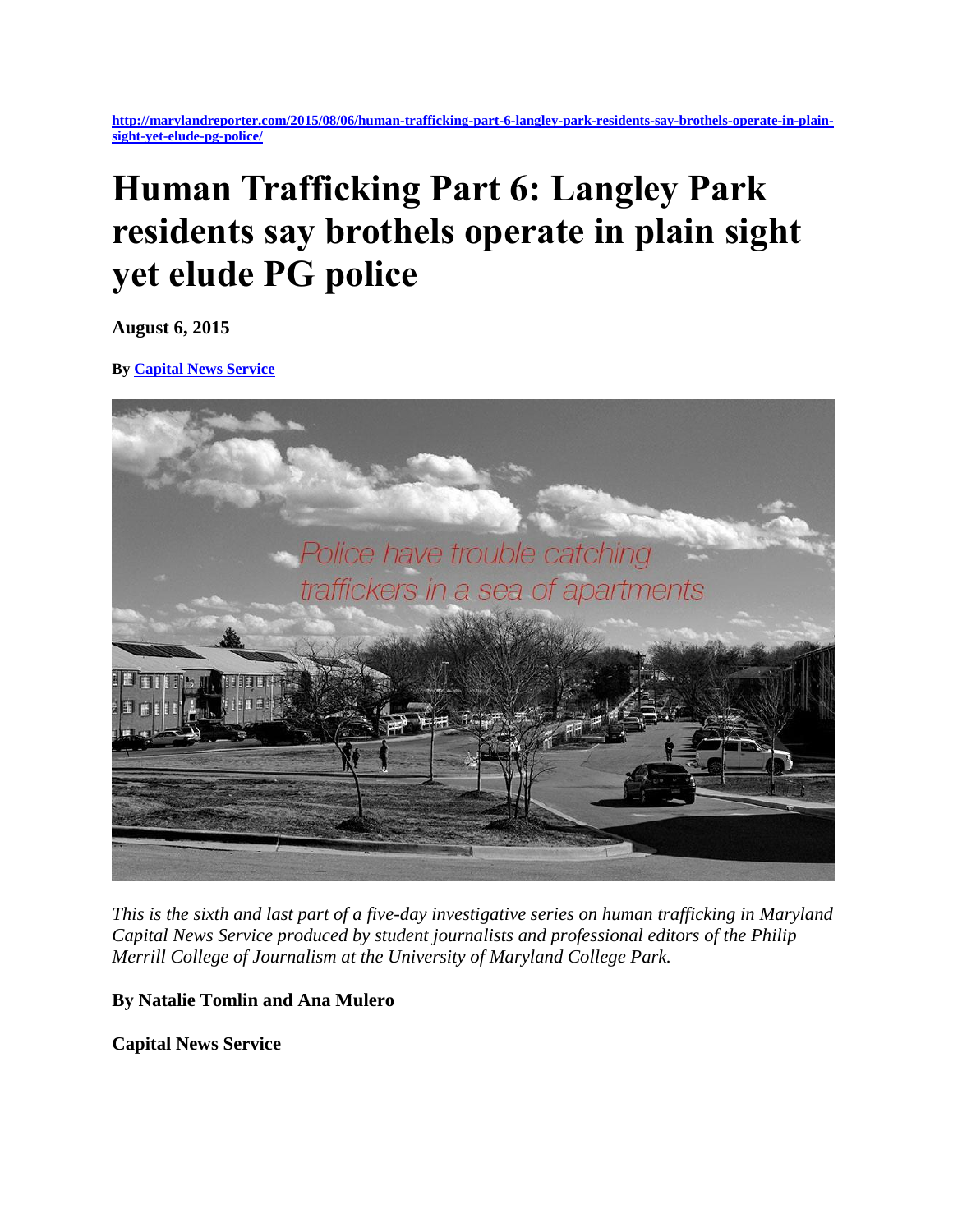Maria Sorto, originally from El Salvador, had just moved into an apartment complex in Langley Park when she was approached by a man with a business proposition: He wanted to operate a brothel out of her new home.

"He said, 'We can become partners,'" Sorto said in Spanish. "I told him no -- that in my apartment, I was not going to do that…."

But others were willing. On Friday nights, after receiving their paychecks, men would swarm into the apartment buildings in search of drugs and prostitutes, she said.

Sorto moved to Hyattsville a couple months ago.

## **Rife with prostitution and human trafficking**

Community members and law enforcement officials say Langley Park, located just inside the Capital Beltway in Prince George's County, is rife with prostitution and human trafficking.

"Throw a rock anywhere in Langley Park and you get a brothel," said Christine White, a University of Maryland criminologist and chair of the research committee for the Prince George's County Human Trafficking Task Force.

Even so, law enforcement officials have said they've had trouble catching traffickers there, citing the language barrier, elusive perpetrators and scared victims.

More than three-quarters of the Langley Park population of nearly 19,000 are Hispanic or Latino, and 70 percent are foreign-born residents, according to the most recent U.S. Census Bureau report. It's a landing spot for Central American immigrants who are here illegally.

Maryland Assistant U.S. Attorney Rachel Yasser said Latino brothels are sometimes hidden within the community, with traffickers changing locations frequently.

However, to residents of Langley Park, amid a vast sea of low-rise apartment buildings, there's little that's hidden about the problem.

The Rev. Roberto Cortés, pastor of [St. Mark the Evangelist Catholic Church in Hyattsville,](http://www.stmarkhyattsville.org/) said church members and friends complain frequently about prostitution and sex trafficking in Langley Park and the surrounding area. On occasion, he has heard from a victim too.

Cortés recalled that a woman from Langley Park walked into his church about a year ago and told him that she was forced to work as a prostitute in Langley Park and had stayed in the business to support her family.

"She was thrown into it and she was forced into it but then she needed the money," he said.

Cortés never saw the woman again.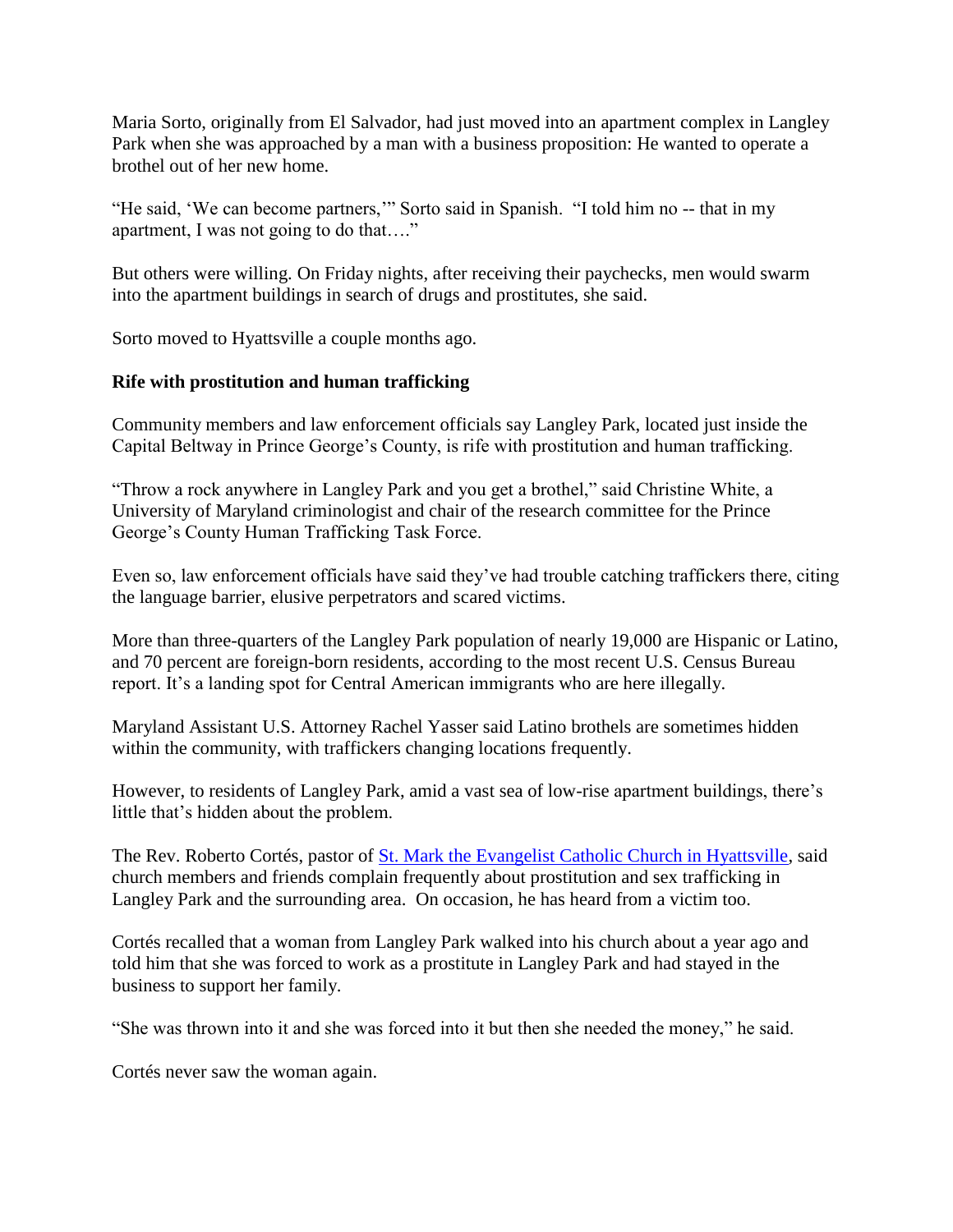#### **Langley Park a starting point**



He said Langley Park often serves as a starting point for newcomers rather than a place to establish a family. Many residents remain quiet and tolerate the illegal activity within their neighborhoods because they view Langley Park as a temporary living situation, he said.

Alvarado Diaz was one of several residents interviewed by Capital News Service who said he was concerned about brothels in the apartment complexes. He said prostitution in the area is just one of many disruptive problems faced by the community. There are gangs, and the crime rate is high, he said.

Diaz has lived in Langley Park for 35 years and has spent 18 of those years working as a carpenter for the Maryland-National Capital Park and Planning Commission. He moved to Maryland from Santa Tecla, El Salvador, when he was 15 years old and three years later began living in what Diaz described as a "lovely" neighborhood of mostly elderly residents who genuinely cared about one another.

Today the community is younger, less educated and many residents are here illegally, he said. "They come here, they don't have papers, nobody wants to hire them, so it's easy money."

Victims are reluctant to come forward, police and advocates say, because many are here illegally and they blame themselves for their situation.

#### **Undocumented must make money**